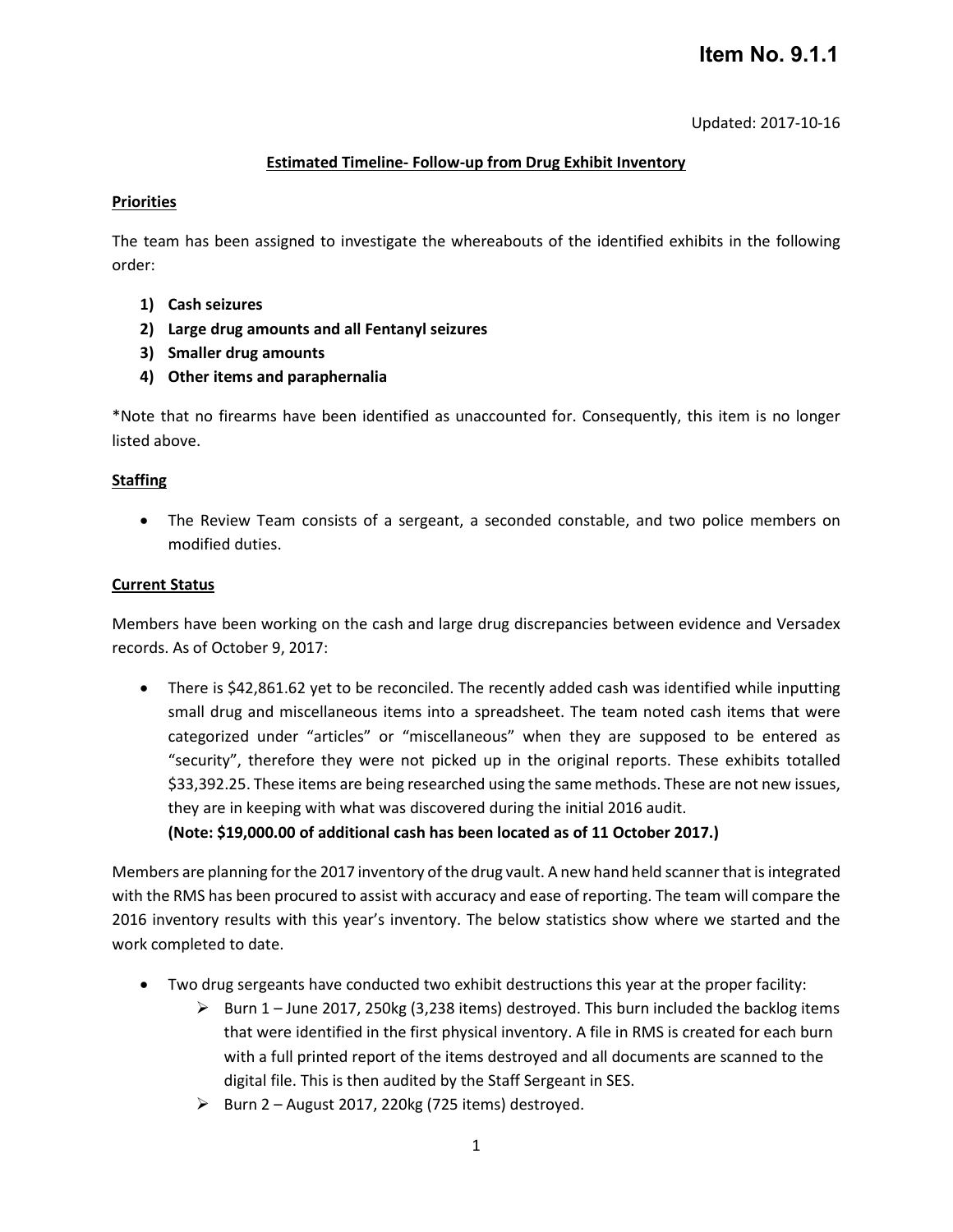- Total items in the money vault:
	- 295 items during 2016 inventory totalling \$422,491.88
	- $\triangleright$  142 items as of 2017-10-02 totalling \$233,849.27. The majority of this cash is still required for court.
	- $\geq 153$  items totalling \$188,642.61 have been actioned, either returned to owner or forfeited to SPMD.
- The Credit Union bank account:
	- $\triangleright$  The account still exists, however no new money has gone into the account since the beginning of 2016.

To date the Review Team has completed:

- A spreadsheet of the cash and large drug items to be reconciled.
- A digital review (Versadex, JEIN, texts on file, etc.) of the files involving cash and large drug items to be reconciled.
- Requested files from the Records section / Municipal Records Centre (MRC) for the cash and large drug files.
- Met with the Halifax Provincial Court Administrative Supervisor to coordinate a plan for items that may be in the Dartmouth or Halifax Provincial Courts.
- A spreadsheet of small drug items.
- A spreadsheet of miscellaneous items / paraphernalia.
- Files have been requested from Records and the Municipal Records Centre for the newly added cash files.
- The review team has now placed a text on every file since 2005 where SPMD has received the cash.

In-progress:

- Still waiting for a reply from the Supreme court with regards to the large drug file request. The team has been checking weekly for a status update.
- The backlog of forfeiture orders have been actioned. While reviewing the SPMD received cash report, the team has identified files where reconciliation with SPMD is required. This is required to ensure that we reconcile our RMS properly. Reconciliation is underway.
- Annual drug / money inventory was delayed due to the new device arriving later than expected. Inventory setup with the new device is being pushed a week as a result.

## **Review Team's Updated Projected Time Line**

## **Next 2 months (from October 15th to December 31st, 2017):**

- Complete research on large drug items and cash.
- Confirm all exhibits currently housed in Supreme court